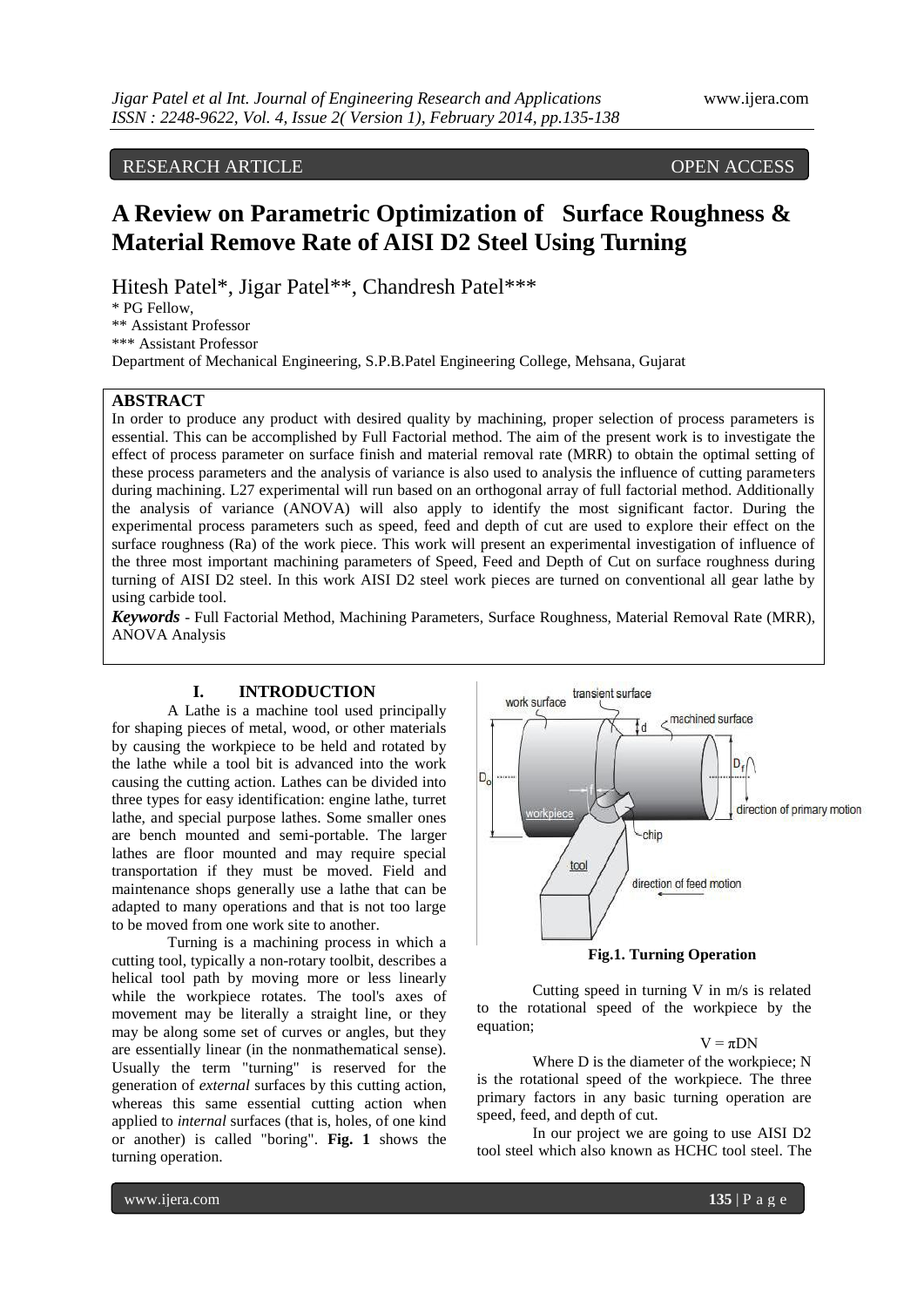chemical composition of AISI D2 tool steel is given in below Table 1.

| Carbon     | 1.55%  |
|------------|--------|
|            |        |
| Silicon    | 0.30%  |
|            |        |
| Manganese  | 0.35%  |
|            |        |
|            |        |
| Chromium   | 12.00% |
|            | 2.00%  |
| Molybdenum | 0.75%  |
|            |        |
| Vanadium   | 0.90%  |
|            |        |
|            |        |

Table 1. Chemical Composition

AISI D2is recommended for tools requiring very high wear resistance, combined with moderate toughness (shock-resistance).AISI D2can be supplied in various finishes, including the hot-rolled, premachined and fine machined condition. Forming Dies, Punches,Forming Rolls, Knives, Slitters, Shear blades.

#### **II. LITERATURE REVIEW**

There are many articles are published on parametric optimization. Not all the articles are directly related to our work, especially, those articles which were focused on computational work. Many articles addressed experimental and theoretical optimization processes discussed. In this subsection, we are going to discuss only those articles (experimental and/or theoretical work) which are directly related to current work.

**M. Kaladhar et al. (2011)** investigate the effects of process parameters on surface finish and material removal rate (MRR) to obtain the optimal setting of these process parameters on AISI 304 steel. The Analysis Of Variance (ANOVA) is also used to analyze the influence of cutting parameters during machining. The results revealed that the feed and nose radius is the most significant process parameters on work piece surface roughness. However, the depth of cut and feed are the significant factors on MRR.[1]

**Muammer Nalbant et al. (2007)** investigate the effects of machining of AISI 1030 steel (i.e. orthogonal cutting) uncoated, PVD- and CVD-coated cemented carbide insert with different feed rates, cutting speeds by keeping depth of cuts constant without using cooling liquids has been accomplished. The surface roughness effects of coating method, coating material, cutting speed and feed rate on the work piece have been investigated. In this experimental study, an ANN-based prediction mechanism which removes the necessity of regression analysis has been presented. The conclusion shows that there is a negative relationship between the average surface roughness and cutting speed of coated cemented carbide cutting tools. Increasing the cutting speed reduces the average surface roughness. In the case of uncoated cemented carbide cutting tools there is parallel relationship between the cutting speed and average surface roughness value. Increasing the cutting speed also increases the average surface roughness. [2]

**Anil Gupta et al. (2011)**presents the application of Taguchi method with logical fuzzy reasoning for multiple output optimization of high speed CNC turning of AISI P-20 tool steel using TiN coated tungsten carbide coatings. The machining parameters (cutting speed, feed rate, depth of cut, nose radius and cutting environment) are optimized with considerations of the multiple performance measures (surface roughness, tool life, cutting force and power consumption). Taguchi's concepts of orthogonal arrays, signal to noise (S/N) ratio, ANOVA have been fuzzified to optimize the high speed CNC turning process parameters through a single comprehensive output measure (COM). It can be concluded that middle level of cutting speed and nose radius and lower level of feed and depth of cut yield the optimal result. Cryogenic environment is the most favorable condition out of three cutting environments. [3]

**B FNIDE et al. (2010)** investigate the application of response surface methodology for determining statistical models of cutting forces in hard turning of AISI H11 hot work tool steel. The work piece is machined by a mixed ceramic tool (insert CC650 of chemical composition 70%Al2O3+30%TiC) under dry conditions. Based on 33 full factorial design, a total of 27 tests were carried out. Mathematical models were deduced by software Minitab (multiple linear regression and response surface methodology) in order to express the influence degree of the main cutting variables such as cutting speed, feed rate and depth of cut on cutting force components. The results indicate that the depth of cut is the dominant factor affecting cutting force components. The feed rate influences tangential cutting force more than radial and axial forces. The cutting speed affects radial force more than tangential and axial forces. [4]

**Sukumar et al. (2012)** investigate the effects of machining parameter on CNC turning of martensitic stainless steel using RSM(Response surface methodology) and GA( Genetic algorithm). The results obtained from RSM are R-Sq obtained was 99.9% which indicates that selected parameters (speed, feed, depth of cut) significantly affect the response (surface roughness). [5]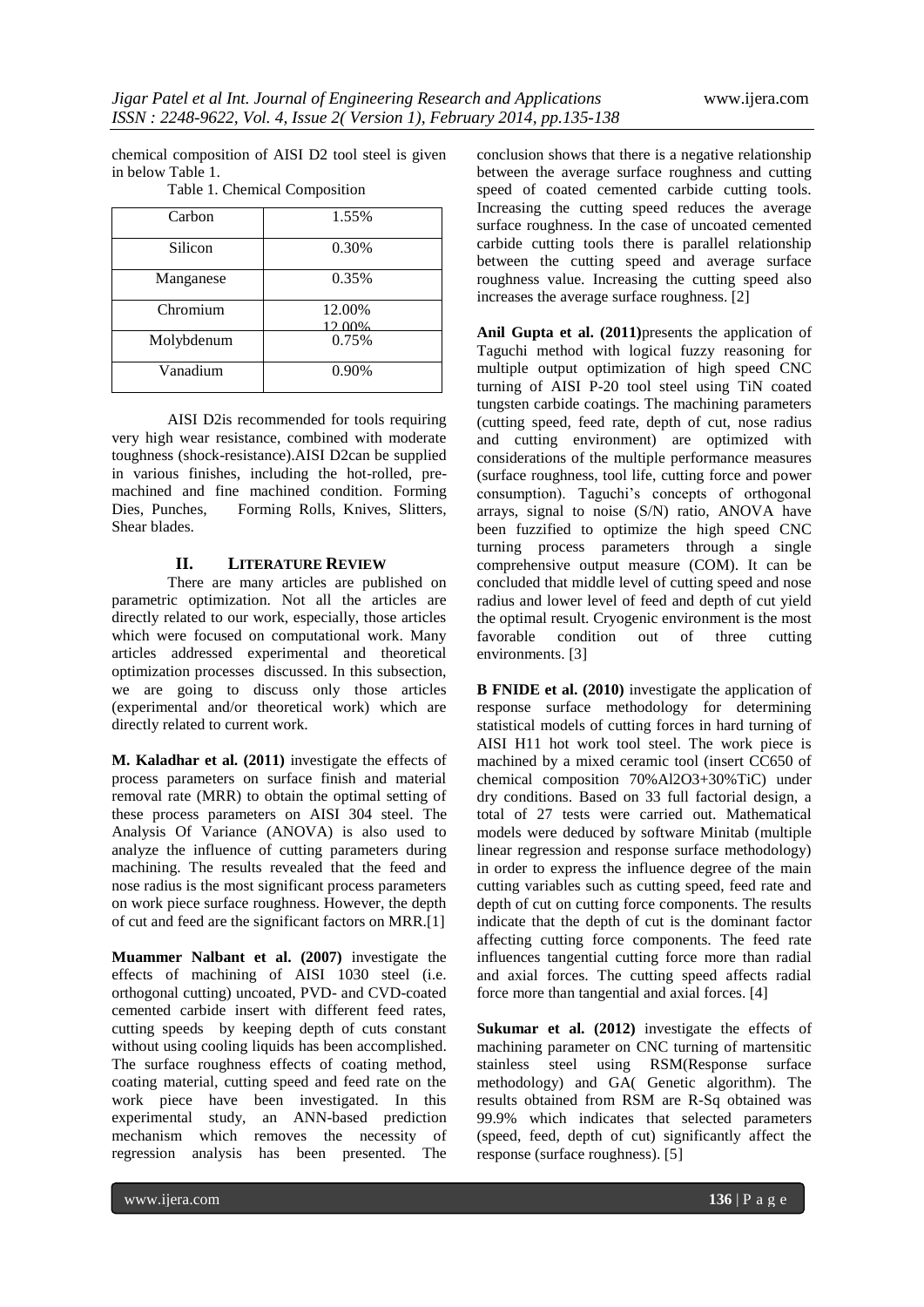**Yansong Guo et al. (2012)** investigate the effects of an approach which incorporates both energy consumption and surface roughness is presented for optimizing the cutting parameters in finish turning. Based on a new energy model and a surface roughness model, derived for a given machine tool, cutting parameters are optimized to accomplish a precise surface finish with minimum energy consumption. The analysis reveals that a two-step approach in determining the optimal cutting parameters for finishing turning operations for minimal energy consumption, by guaranteeing a specified surface roughness. [6]

**Gaurav Bartarya et al. (2012)** investigate effect of cutting parameters on cutting force and surface roughness during finish hard turning AISI52100 grade steel. A full factorial design of experiments procedure was used to develop the force and surface roughness regression models, within the range of parameters selected. The regression models developed show that the dependence of the cutting forces i.e. cutting, radial and axial forces and surface roughness on machining parameters are significant, hence they could be used for making predictions for the forces and surface roughness. The predictions from the developed models were compared with the measured force and surface roughness values. To test the quality of fit of data, the ANOVA analysis was undertaken. It has been conclude that Depth of cut was found to be the most influential parameter affecting the three cutting forces followed by the feed. Cutting speed was least significant in case of axial and radial force models but was not significant forthe regression model of cutting force. For the surface roughness predictions, the model developed from the analysis was found insignificant. [7]

**Suleiman Abdulkareem et al. (2011)** investigate of the influence of the three most important machining parameters of depth of cut, feed rate and spindle speed on surface roughness during turning of mild steel. In this study, the design of experiment which is a powerful tool for experimental design is used to optimize the machining parameters for effective machining of the work piece. Box Behnken experimental design method as well as analysis of variance (ANOVA) is used to analyze the influence of machining parameters on surface roughness height Ra. Using multiple linear regressions, mathematical models correlating the influence of machining parameters on the surface roughness Ra during the machining process were developed. The result shows that the feed rate is found to be the most important parameter effecting Ra, followed by cutting speed while spindle speed has the least effect. [8]

**R.A. Mahdavinejad et al. (2011)** investigate paper the optimize turning parameters of AISI 304 stainless steel. Turning tests have been performed in three different feed rates, cutting speeds with and without cutting fluid. A design of experiments (DOE) and an analysis of variance (ANOVA) have been made to determine the effects of each parameter on the tool wear and the surface roughness. It is being inferred that cutting speed has the main influence on the flank wear and as it increases, the flank wear decreases. The feed rate has the most important influence on the surface roughness and as it decreases, the surface roughness also decreases. Also, the application of cutting fluid results in longer tool life and better surface finish. [9]

**Pragnesh. R. Patel(2012)** investigate the effects of different cutting parameters (Cutting Speed, feed rate, Depth of cut) on surface roughness and Power Consumption in turning of 6063 AL alloy TiC (MMCs). PCD tool was used as wear resistive tool in order to achieve desire surface finish. Full factorial Design in design of experiment was adopted in order to planning the experimental runs. Analysis of Variance was used to investigate percentage Contribution of Each process parameters on output Response. Results show that feed rate is significant parameter, which affect on surface roughness; and Cutting Speed is effective parameter which affect on power consumption. [10]

**Kamal Hassan et al. (2012)** investigates the effects of process parameters on Material Removal Rate (MRR) in turning of C34000.The effect of parameters i.e Cutting speed, feed rate and depth of cut and some of their interactions were evaluated using ANOVA analysis with the help of MINITAB 16 @ software. And it has been conclude that The Material removal rate is mainly affected by cutting speed and feed rate. The conclusion shoes that with the increase in cutting speed the material removal rate is increases & as the feed rate increases the material removal rate is increases. [11]

#### **III. CONCLUSION**

A From the above literature survey we find that there are many research done on optimization techniques for process parameter for surface roughness and material removal rate. But I found that there are very few research done on AISI D2 tool steel so we want to do research on this material. We like to use gray relational analysis for optimization.

#### **REFERENCES**

[1] M. Kaladhar, K. Venkata Subbaiah, Ch. Srinivasa Rao. "Determination of Optimum Process Parameters during turning of AISI